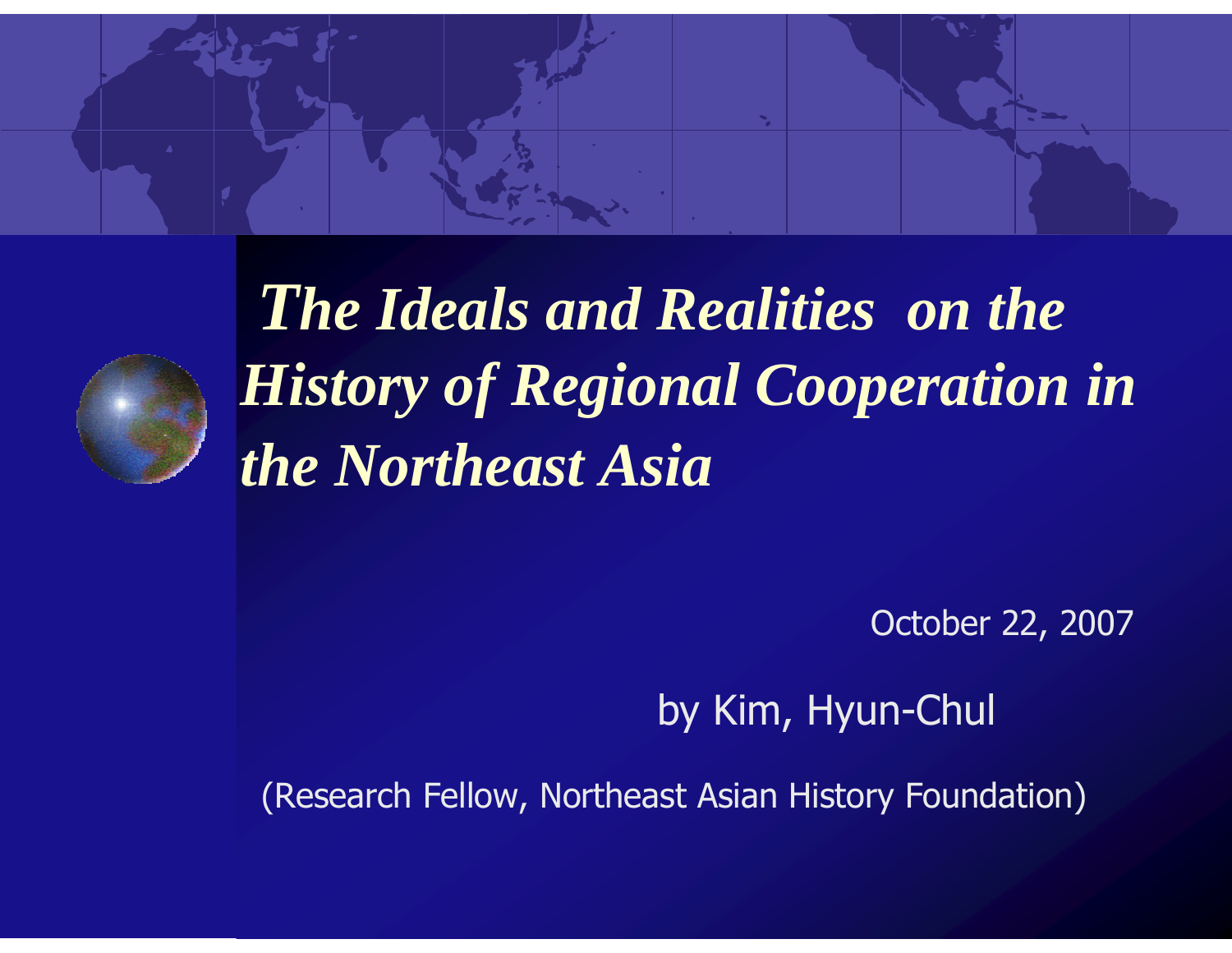*1. The Importance of Study on the History of Exchange of People, Goods, & Knowledge of* 

*Northeast Asia*

- $\bullet$  The facing the new changes in the 21th Century
- the development of the<br>ransnortations across the transportations across the national border
- the internet and the rise of network<br>ociety society
- -- the economic, social interdependence and the sharing of cultural values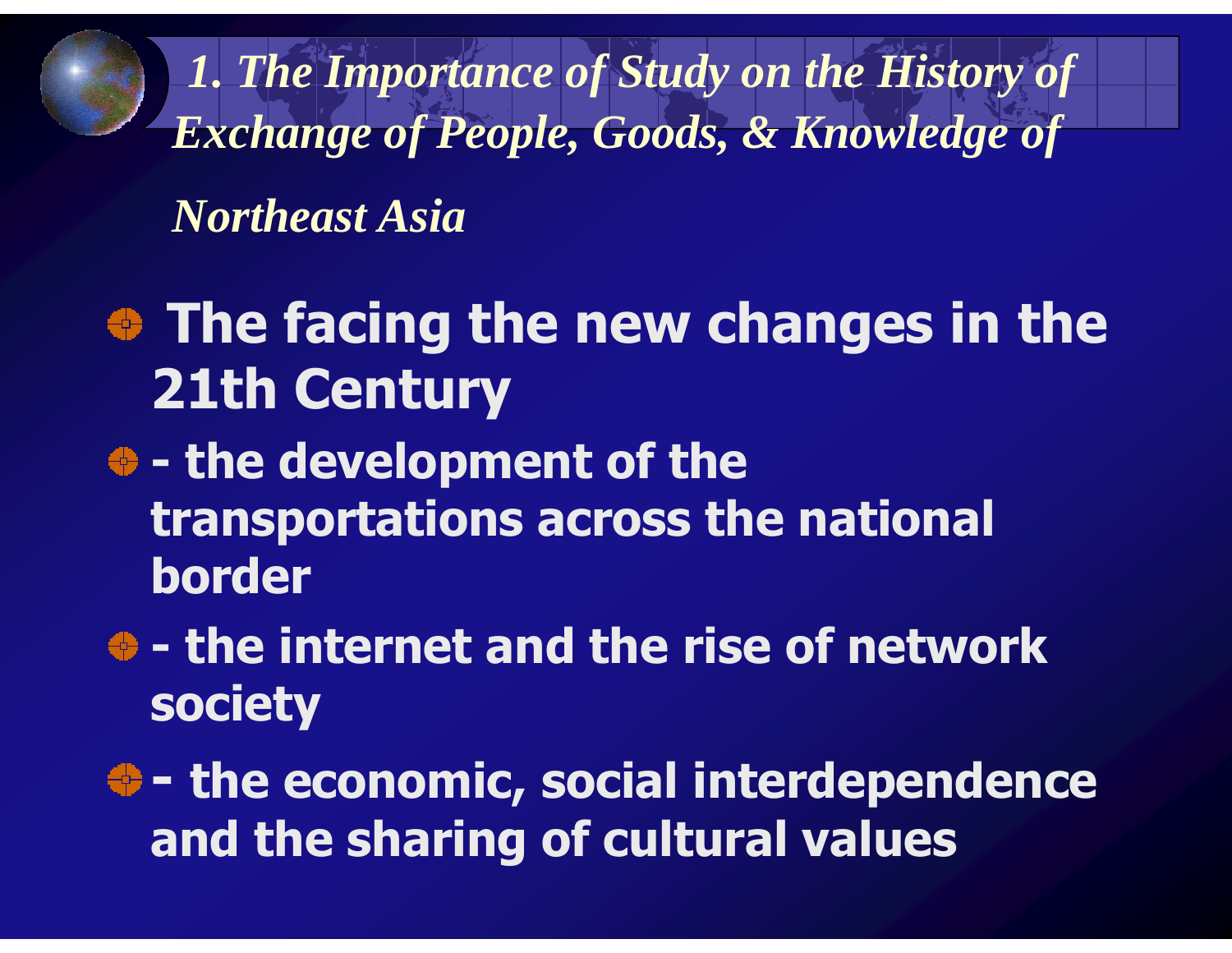*1. The Importance of Study on the History of Exchange ofPeople, Goods, & Knowledge of Northeast Asia*

- $\bullet$  **The necessities of historical**  investigations on the origins and aspects of the co-operations & exchange in the viewpoints of 'the Northeast Asia' Community
- **-**- To view in a new light on the mutual perceptions of the leaders (people) for supporting the economic exchanges or doing the initiatives to make the ways in the Ancient Northeast Asia Era
- To investigate the historical evidences and to light up the trans-national aspects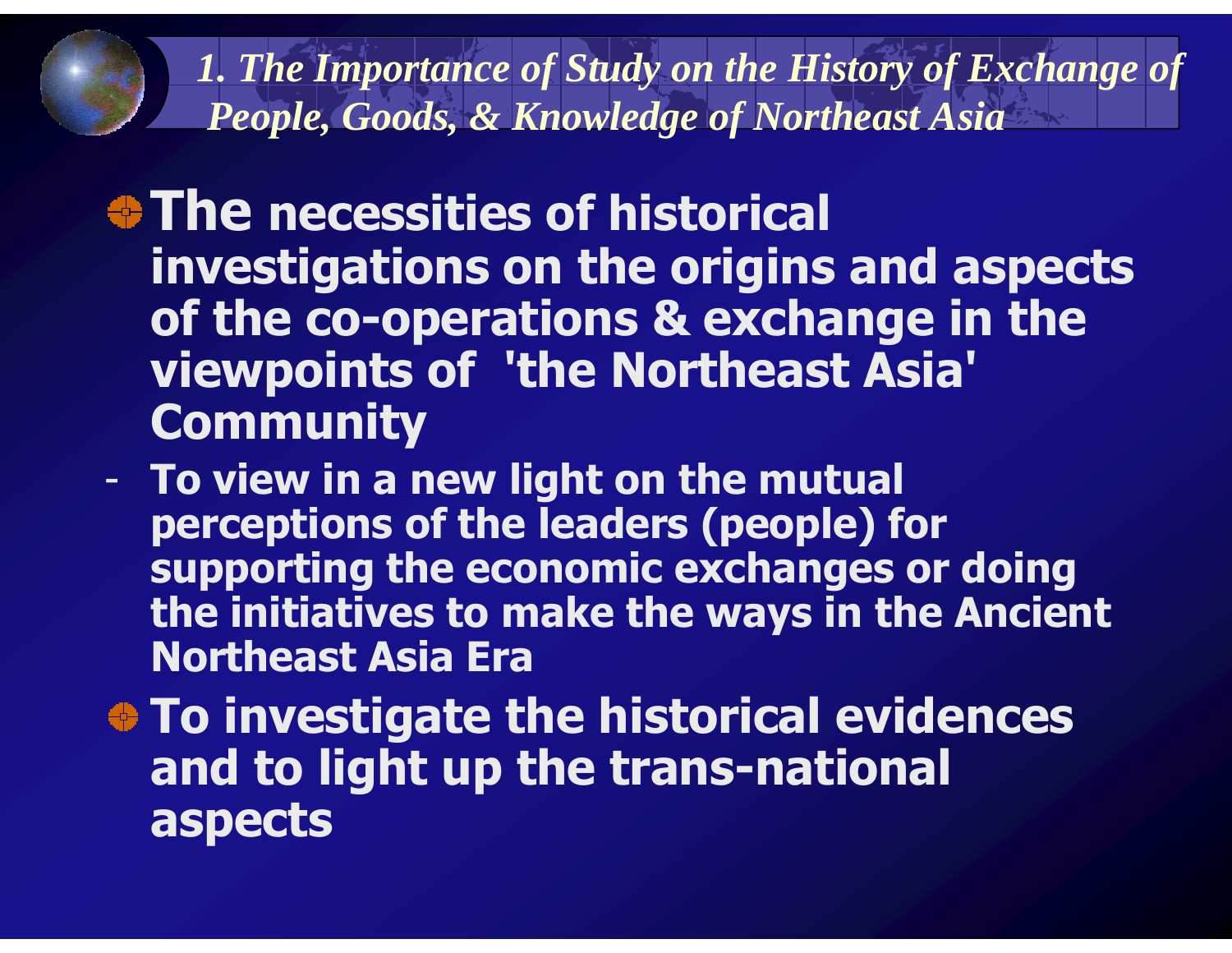#### *2. Types of Cultural Encounter in Northeast Asia*

Contacts, Collisions and Relationships⇒ Various variables from the difference of time & space, ⇒ the material environment, ⇒ the different spiritual structures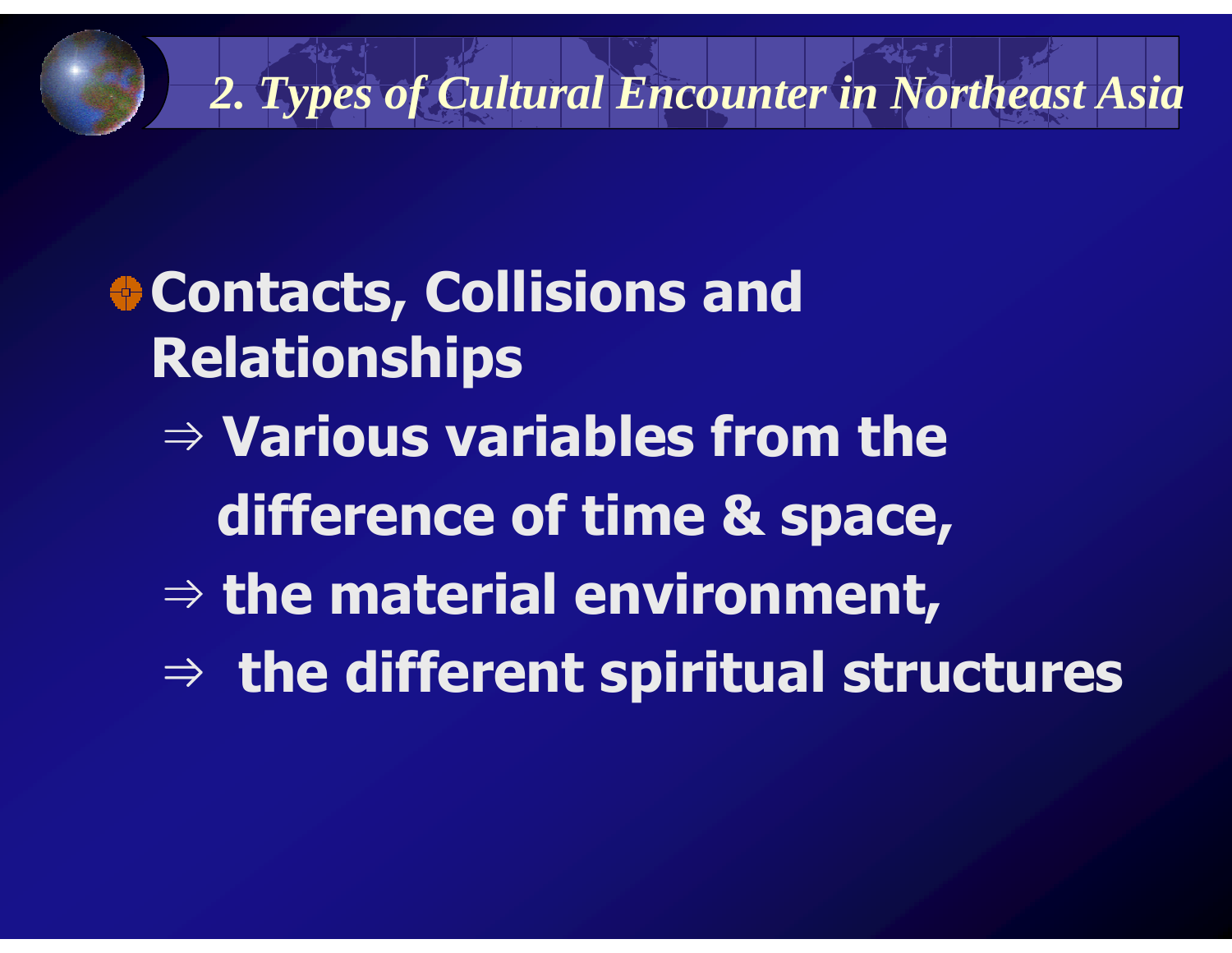#### *2. Types of Cultural Encounter in Northeast Asia*

## Controlled Relationship

- geographically or socially restricted activities
- in particular the foreign trade, travel or sailing in the China, Korea, Japan & Russia until the pre-modern era are controlled by the government or political power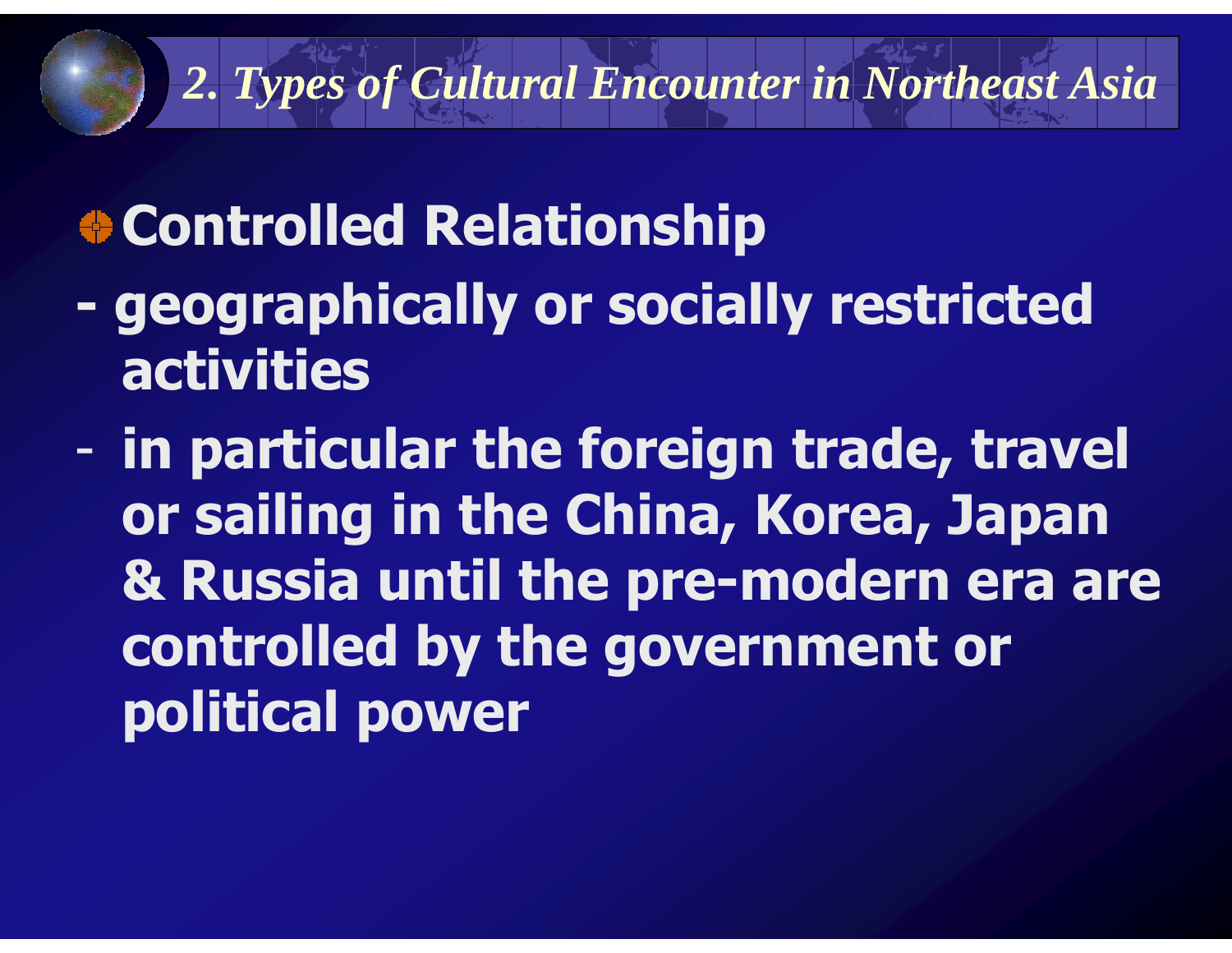*3. About the Realities of the Exchange and* 

*Cooperation in the Northeast Asia*

What are the key elements to promote or to deter the acceptance of the foreign people, goods, knowledge & technology?

- in the peace times vs. in the war times?<br>The influence of the religious heliefs (Ex
- the influence of the religious beliefs (Ex.<br>Ruddhism) Buddhism)
- the transfer and control of the weapons,<br>irons ceramics manufacturing irons, ceramics manufacturing technology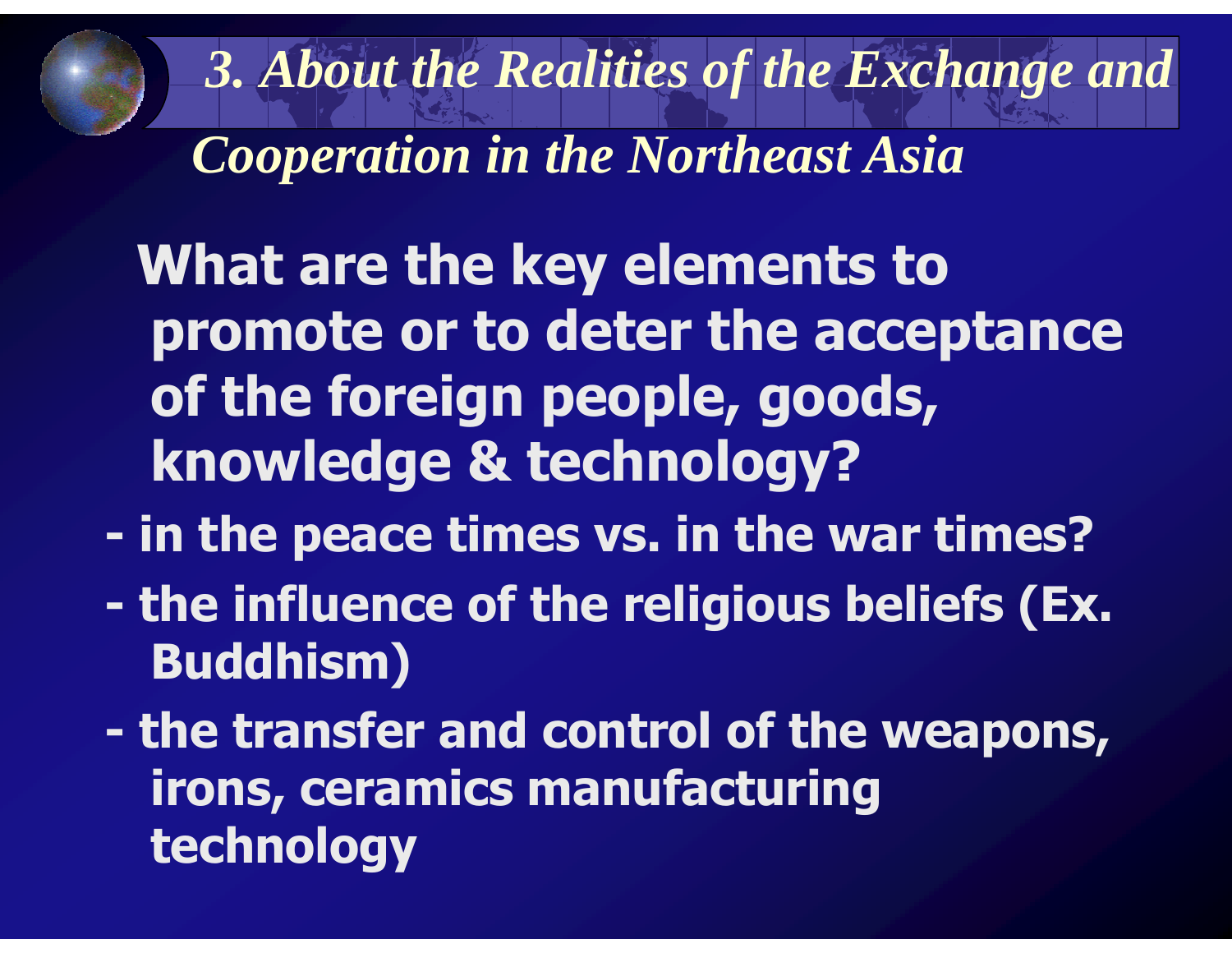*3. About the Realities of the Exchange and Cooperation in the Northeast Asia*

 $\bullet$  **The characters and proportions of the** Public, Official trade vs. private, nongovernment exchange

- The Real activities of the envoys or<br>merchants between China and Kore merchants between China and Korea
- The Real spheres of the fishermen or<br>pirates between Korea and Japan pirates between Korea and Japan
- The Real trade routes in the Manchuria<br>
or in the Siberia or in the Siberia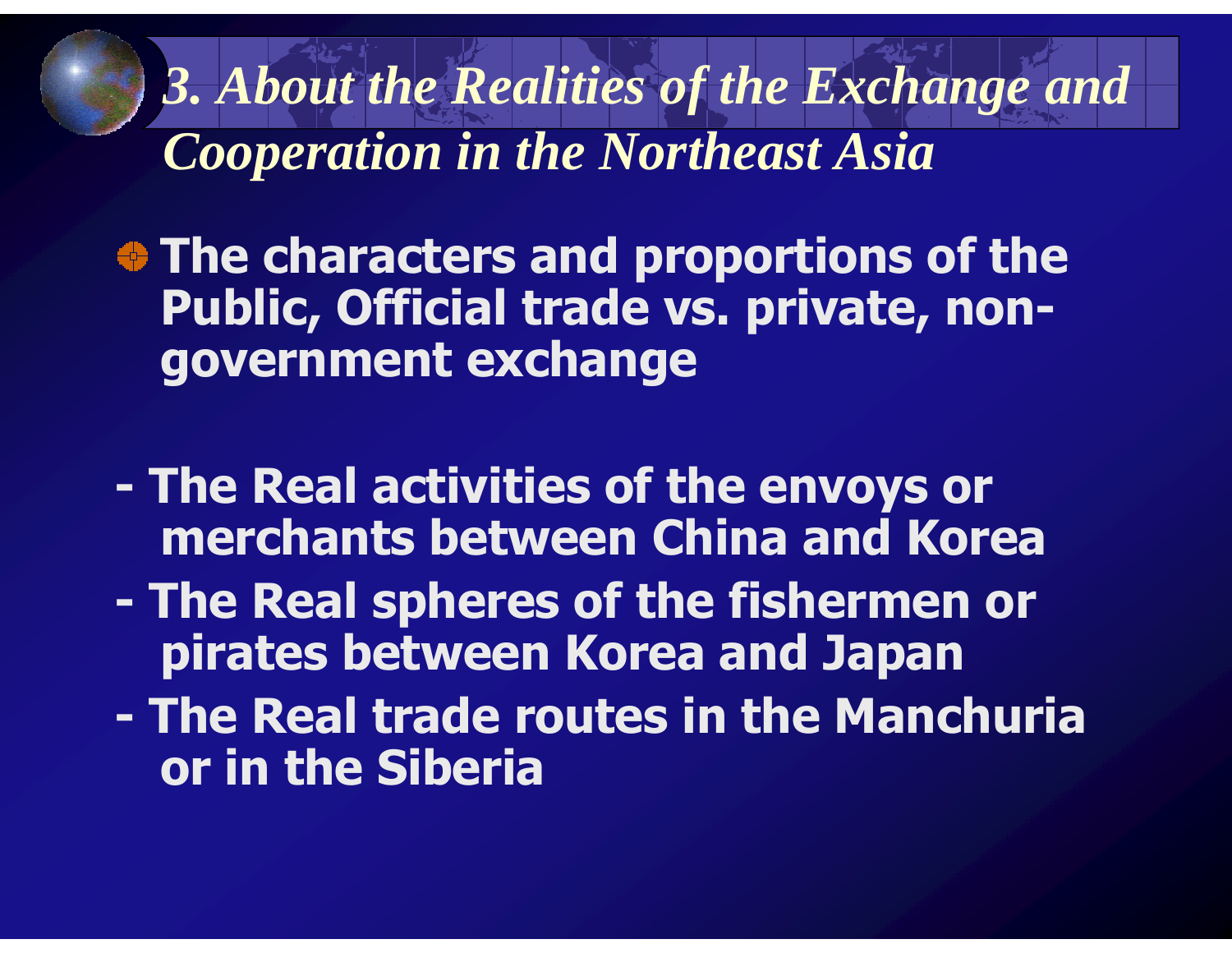*4. On the Trade Route and the Center in the* 

*Northeast Asia*

# Opening and Closing the Sea Route

- Influenced by the State policy and Technological limitations
- The Silk Road in the Ancient Period and Railways in Modern Period
	- -How to overcome the national borders and to<br>huild un the social-economic infrastructures in build up the social-economic infrastructures in Northeast Asia
	- \* the synergy effects of Connecting the Trans-Korean Railway(TKR) with the Trans-China Railway(TCR) and the Trans-Siberian Railway(TSR).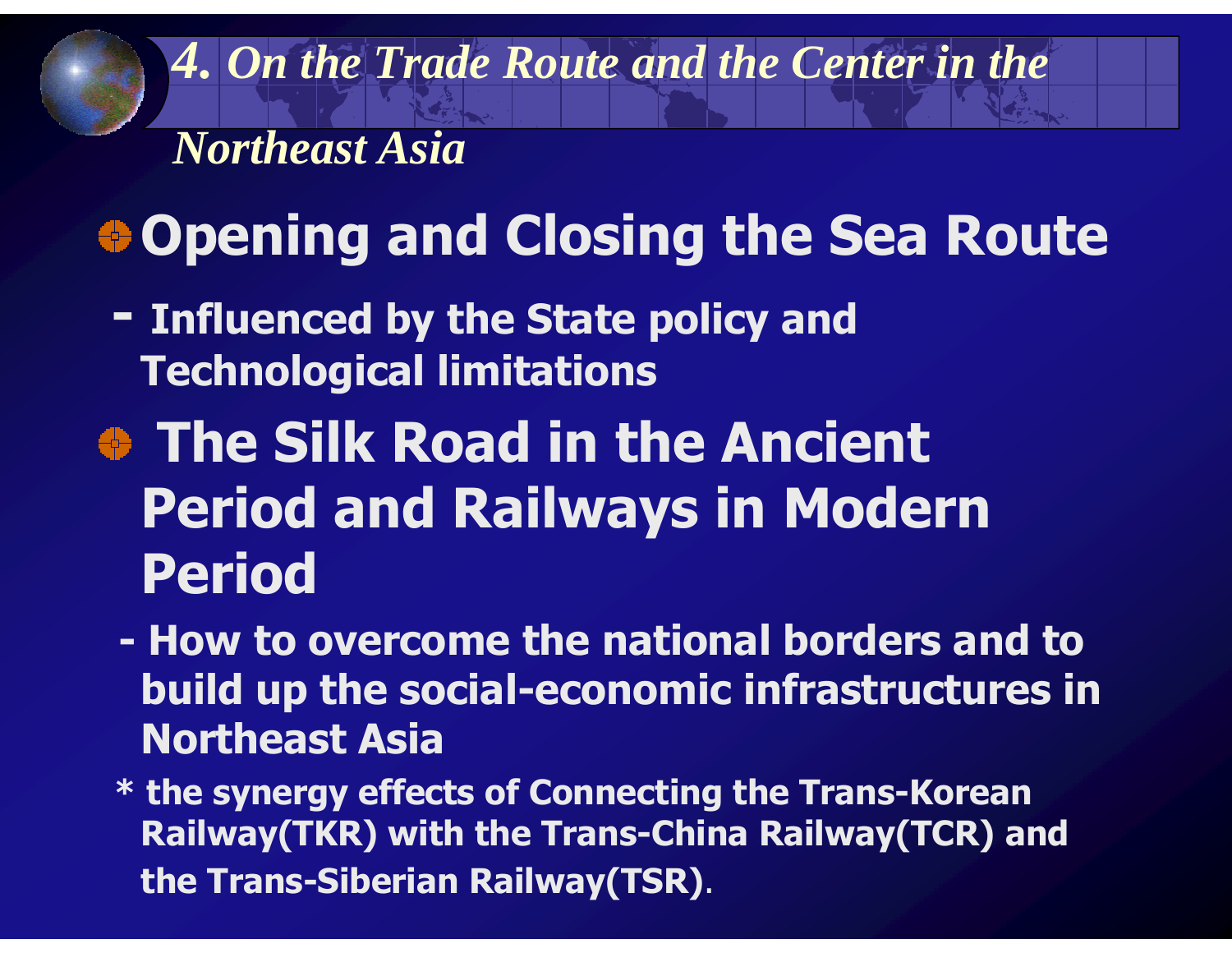*5. On the History of Trade and Exchange in the Ancient Northeast Asia and the Role of* 

*Baekje (*百濟*)*

### The geo-political advantages

the rising trade route on the sea and via<br>the Korean Peninsular the Korean Peninsular

**As the model of importing** developed technology, transforming their own standards and transferring to neighboring countries